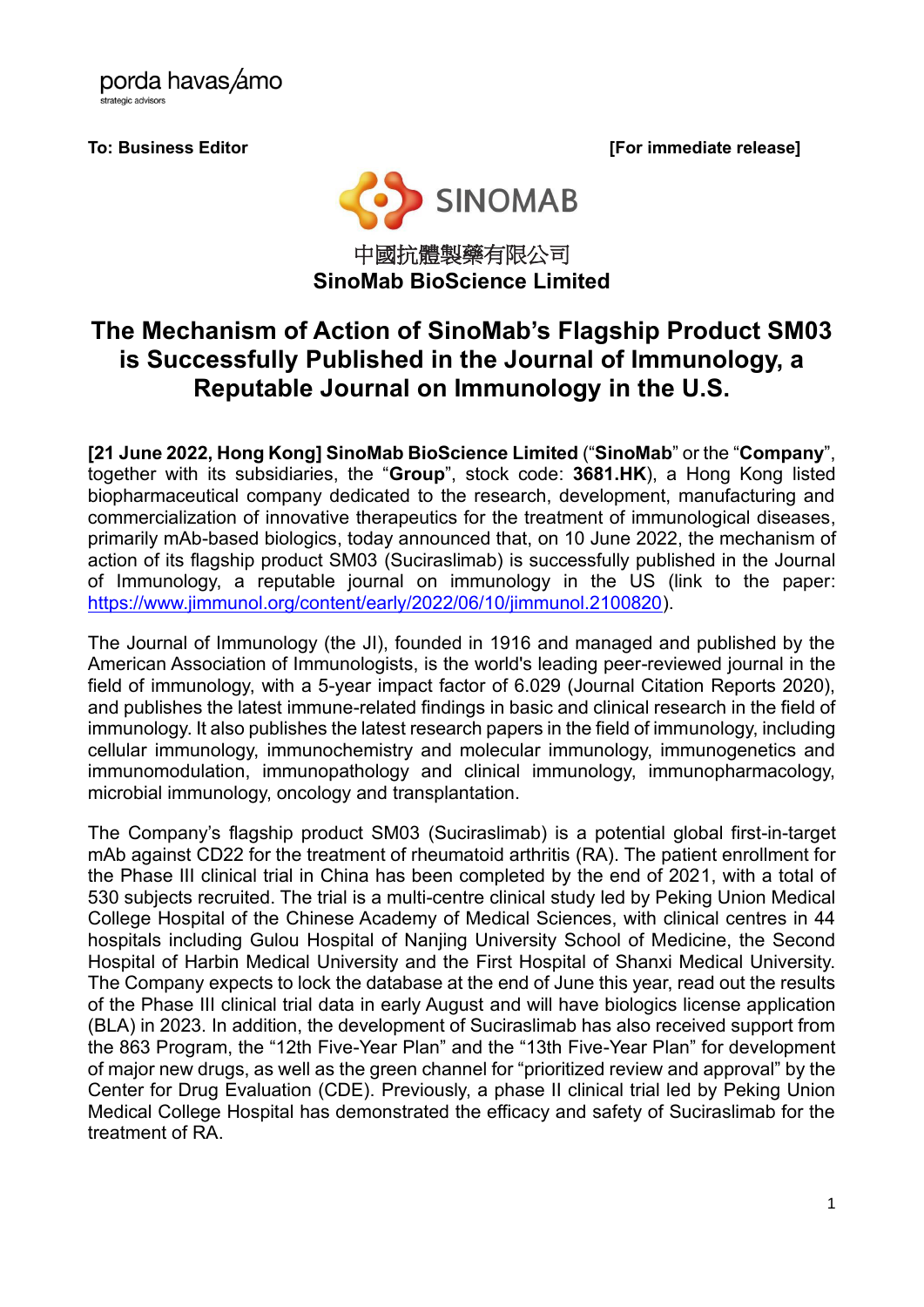## porda havas amo

strategic advisors

The Company's flagship product Suciraslimab is a potential global first-in-target mAb against CD22 for the treatment of rheumatoid arthritis. The core competitive advantage of this product over the standard therapies currently on the market is its novel and unique mechanism of action, which ensures that Suciraslimab is comparable to other products in terms of efficacy, while having significant advantage in terms of safety, which is a major concern for patients on long-term medication for autoimmune diseases.

Under normal operation of human's immune system, B-cell receptor (BCR) pathway would be activated and create strong signals in response to foreign ("non-self") antigens and trigger a series of B-cell immune responses. To differentiate from our "self" antigens, our body would recruit molecules, like SHP-1, to inhibit or reduce BCR-induced signaling, thereby suppressing B-cell immune responses. We suggested that the recruitment of these molecules such as SHP-1 could be achieved by conversion of cis-binding CD22 to transbinding CD22, thus suppressing relevant immune responses.

Due to ageing or genetic predisposition, patients with autoimmune diseases such as RA are unable to convert cis-binding CD22 to trans-binding CD22, and are thus unable to recruit immunosuppressive molecules such as SHP-1 to inhibit or reduce the transmission of antigenic stimuli from B-cell receptors to B-cells, which then generate a series of immune responses, such as the secretion of large amounts of antibodies to attack autoantigens. Our flagship product, Suciraslimab, can facilitate the conversion of cis-binding CD22 to transbinding CD22, forming a stable CD22 trans-binding structure, thereby restoring the tolerance of B-cells to autoantigens and inhibiting a series of relevant immune responses by B cells to attack the body.



Figure: Mechanism of Action of SM03 (Suciraslimab)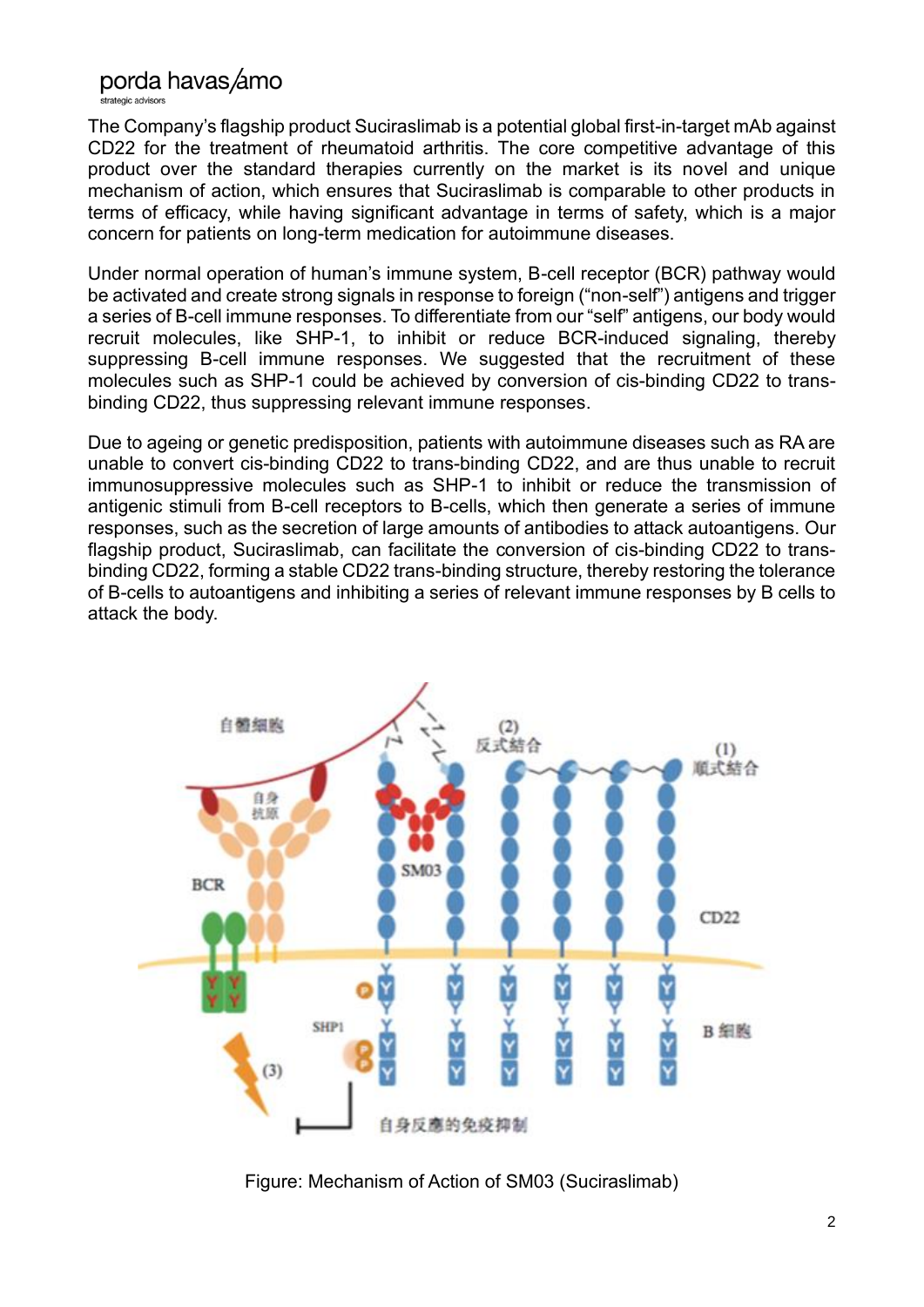Historical data shows that Suciraslimab has a significant safety advantage compared to other products with comparable efficacy currently available in the market. Existing RA therapies include traditional synthetic disease-modifying anti-rheumatic drugs (csDMARDs) such as methotrexate (MTX), biologic DMARDs (bDMARDs) targeting tumour necrosis factor (TNF), interleukin (IL)-6 receptors and other targets, as well as targeted synthetic DMARDs (tsDMARDs) such as Janus kinase (JAK) inhibitors and other small molecule drugs, all of which have played an important role in the remission of RA patients. However, most of the mechanisms of action of existing RA therapies will result in the depletion or death of B cells, which can have a series of side effects on human's autoimmune system, thus posing a long-term risk for patients with autoimmune diseases who require long-term medication, as the weakening of the immune system will naturally lead to the development of other debilitating diseases. In contrast, the mechanism of action of Suciraslimab is very different from that of existing therapies on the market. We only inhibit the B-cell related immune response by altering the binding of CD22 and recruiting related inhibitory molecules. Suciraslimab only inhibits the autoimmune response by regulating the function of B-cells and does not damage the B-cells and does not affect the normal function of B-cells in the immune system. Therefore, Suciraslimab has a significant safety advantage over other products currently available on the market.

The autoimmune disease drug market has been touted as the next gold mine after oncology drugs. As the "king of drugs" in the world, Humira has topped the global drug ranking for eight years with sales of US\$19.832 billion in 2020, making other drugs "bow down". Globally, pharmaceutical giants are focusing on the research and development of drugs in the rheumatic immune field, with the most prominent ones including Pfizer, Novartis, Johnson & Johnson and AbbVie, all with more than a dozen products in development or marketed in their respective pipelines. The global autoimmune disease drugs market is valued at US\$113.7 billion in 2018 and is expected to reach US\$152.3 billion by 2023 at a CAGR of 6.0%. The market for autoimmune disease drugs in China is expected to grow from RMB13.4 billion in 2018 to RMB37.7 billion in 2030 at a CAGR of 23%. Driven by the global trend of innovation, R&D in rheumatic immune field in China is also gaining momentum. As a leading pharmaceutical innovator in China, Hengrui Pharma has also adopted a strategy of early development, target optimization and expansion of indications in the rheumatic immune field, aiming to fully capitalize on the rapid development of the autoimmune disease market in China. This indicates that SinoMab's mission and vision to become a global leader in innovative therapies for immune and other debilitating diseases are in line with the development trend of the entire pharmaceutical industry. In the foreseeable future, it is believed that SinoMab will help more and more patients suffering from autoimmune diseases and become a leading global biopharmaceutical company focusing on innovative therapies for autoimmune diseases.

In addition to its flagship product Suciraslimab, the Company's core product SN1011 has an expanding scope of indications and continues to receive regulatory approval for new drug applications in China and abroad, and also expects to rapidly initiate Phase II clinical trials for pemphigus vulgaris (PV), multiple sclerosis (MS), systemic lupus erythematosus (SLE) and neuromyelitis optica spectrum disorder (NMOSD) this year. SinoMab also dosed first healthy subject in Phase I clinical trial of its major product SM17 in the U.S. in June 2022. By targeting upstream mediators of the Th2 inflammatory cascade, SM17 is able to control inflammatory airway diseases such as asthma caused by the immune cascade at a relatively early stage and is expected to benefit a large number of patients with severe uncontrolled